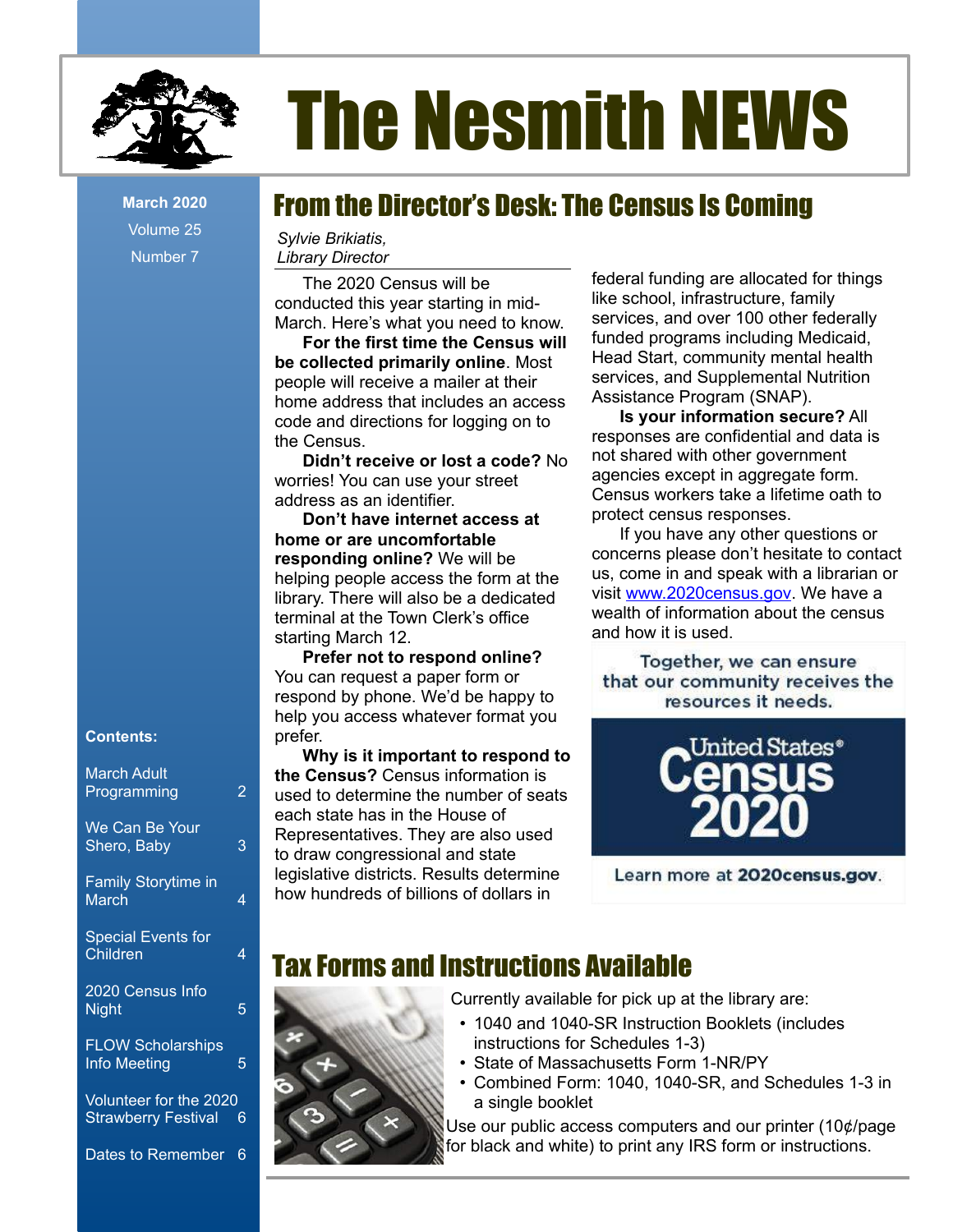# March Adult Programming

#### *Maria Schroeter,*

*Adult Programming Librarian*

Happy Saint Patrick's Day! May the luck of the Irish be with you all year long!

First, some housekeeping… unfortunately, our Learn to Knit group has disbanded. There wasn't enough interest to keep it going every month. Thanks to all who participated, and a special thanks to Rhenea Regan and the members of the Nesmith Knitters who generously gave their time and knowledge. If you are interested in knitting with a group of lovely women, the Nesmith Knitters meet here at the library the first and third Thursdays of the month 12:30-2:30 p.m. This is not a "learn to knit" class, but a chance to get together with other local knitters and knit.

The Nesmith Library Book Group will meet on Wednesday, March 11, and this month we've been reading *The Lost Man* by Jane Harper. If you didn't have a chance to read the book, no worries! Come to the meeting and start with our next book (title to be revealed at the meeting) and mark your calendar. We meet every second Wednesday of the month at 6:30 p.m. In order to participate, you need to have a Nesmith Library card or a card from one of the libraries in our consortium, you must be over the age of 16, and you must register.

On Thursday, March 12 from 6:00 to 7:00 p.m., come experience the diverse cultures of the Windham area with the inaugural Windham Cultural Fair! Taste, feel, and hear what Windham has to offer with food samples, music, and more! This is an all-ages program, and

registration is not required. Would you like to see your culture represented or get involved? Please contact Molly at [mpevna@](mailto:mpevna@nesmithlibrary.org) [nesmithlibrary.org,](mailto:mpevna@nesmithlibrary.org) Azra at [apalo@](mailto:apalo@nesmithlibrary.org) [nesmithlibrary.org,](mailto:apalo@nesmithlibrary.org) or Maria at mschroeter@nesmithlibrary.org for more information.



As winter ends and warmer weather arrives, animals will be reemerging from their dens and hideaways after months of hibernation. On Thursday, March 19 at 6:30 p.m., the Nesmith Library, along with the Windham Historical Society, will be welcoming Bob Noviello from Suburban Wildlife to talk about living in harmony alongside nature. As much as we might love to



observe bears, bats, squirrels, mice, raccoons, bees, and deer in the wild, we don't want them living with us or destroying our property. Bob has several years of wildlife and insect management experience. He earned his BS in Wildlife Management at the University of New Hampshire.

Since graduation, he served four years in the US Navy, was stationed for three years at the New Boston, NH Air Force Station, and worked as a wildlife biologist with the US Department of Agriculture. He has owned and operated Suburban Wildlife in Windham since 1999. This program is for ages 13 and up, and registration is recommended.

With the warmer weather ticks will make their appearance again, and with them comes the threat of Lyme Disease. Join us on Tuesday, March 24 at 6:00 p.m., when David Hunter will present Ticks and Lyme Disease: From Prevention to Treatment. Some of



the topics David will cover are testing, diagnosis, co-infections, imitator illnesses, and the impact of Lyme on children. David Hunter has been a long-time Lyme activist, advocating for patients on both the state and local level in Connecticut for seven years. He was chairman of the Committee for Education Reform for Children with Lyme Disease (CERCLD), and was also chairman of the Tribury Lyme Disease Task Force and facilitator for the Tribury Lyme Disease Support Group in Southbury, Connecticut. He was a member of the Connecticut Lyme Disease Coalition, as well. Throughout his years of advocacy,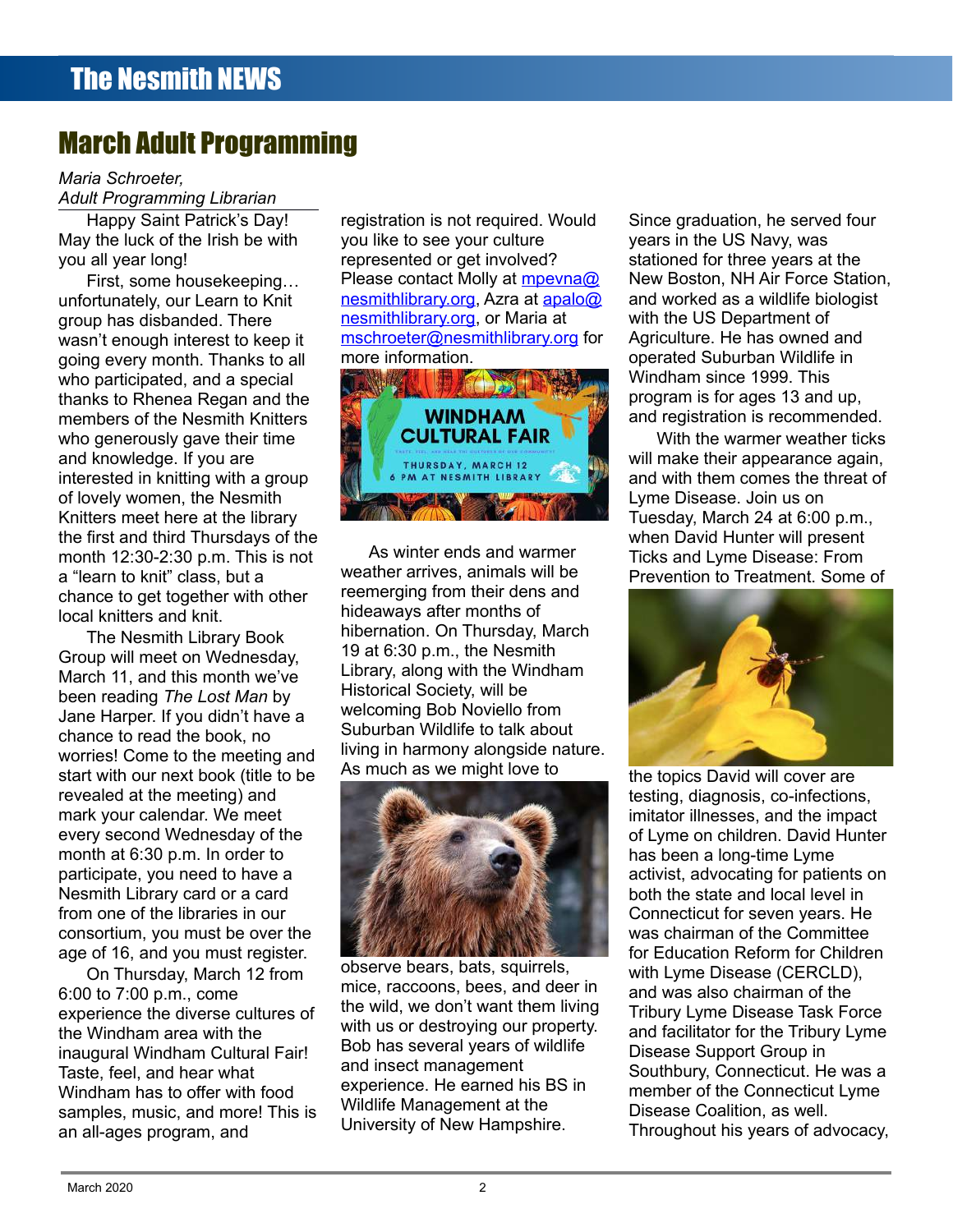## The Nesmith NEWS

David has given numerous Lyme presentations in an effort to raise public awareness and correct the many myths and misunderstandings that are associated with Lyme disease. He has also helped thousands of patients sort through their symptoms and illness and helped guide them to proper, more effective care. Now a New Hampshire resident of 10 years, David is continuing his Lyme efforts in his new home state. He is facilitator for the Greater Manches-

ter Lyme Disease Support Group, and he is also chairman of the Bedford Lyme Disease Council. In 2010 and 2011, he served on the New Hampshire Lyme Legislation Committee that worked on the Lyme bill and got it passed into law. He was featured in the New Hampshire Chronicle program in July 2010 titled, "Living with Lyme: New Hampshire's Exploding Epidemic." He also served on the New Hampshire House Lyme Disease Subcommittee and helped steward a second Lyme bill through to passage in 2015. Generously sponsored by the Friends of the Library of Windham, this program is for ages 16 and up, and registration is required.

To register, go online by visiting [www.nesmithlibrary.org/events](http://www.nesmithlibrary.org/events). If you have any questions about registration, please call the Nesmith Library at 432-7154 or email Maria at **mschroeter@** [nesmithlibrary.org.](mailto:mschroeter@nesmithlibrary.org)

## We Can Be Your Shero, Baby

#### *Molly Pevna,*

*Youth Services Librarian*

It's Women's History Month and it's the centennial of the 19<sup>th</sup> Amendment, so you better believe that we are celebrating in Teen Services! We're kicking things off with a multi-generational event on Monday, March 10 at 5:30 p.m. We're encouraging both teens and adults to come to our movie screening of *On the Basis of Sex*,



a biopic on Supreme Court Justice Ruth Bader Ginsburg, a trailblazer for women's rights and gender equality. We'll be having snacks, a selfie station, and RBG inspired souvenirs!

Following up with our theme we'll be having the **Great Teen Suffragette Debate** on Friday, March 20 at 3:30 p.m. for grades 7-12. We'll look into why not all women supported the Suffrage Movement and eat pizza. Pizza and drinks will be available while supplies last. As always, we'll be having our monthly **Teen Advisory Group** (TAG) meeting on Tuesday, March 3 at 6:30 p.m. If you're interested in joining TAG please email Molly, the teen librarian, at [mpevna@nesmithlibrary.org](mailto:mpevna@nesmithlibrary.org).

For our younger audience we have our monthly **Hogwarts** program happening on Tuesday, March 31 at 6:30 p.m. This program is for ages 7-12. Please register at [www.nesmithlibrary.org/](http://www.nesmithlibrary.org/all-events) [all-events](http://www.nesmithlibrary.org/all-events).

And finally, for all ages, we are celebrating our visit from the Welcoming Library by having the first **Windham Cultural Fair** here at the Nesmith Library on Thursday, March 12 at 6:00 p.m.! We'll be having volunteers from all the different cultures that make up Windham come in to share their cultural traditions with you. There will be food samples, music, and more! If you'd like to see your culture represented, please contact Molly (mpeyna@nesmith  [library](mailto:mpevna@nesmithlibrary) [.org\)](mailto:mpevna@nesmithlibrary.org), Azra [\(apalo@nesmith](mailto:apalo@nesmith) library org), or Maria ([mschroeter](mailto:mschroeter@nesmith) **@nesmithlibrary.org)** for more information.

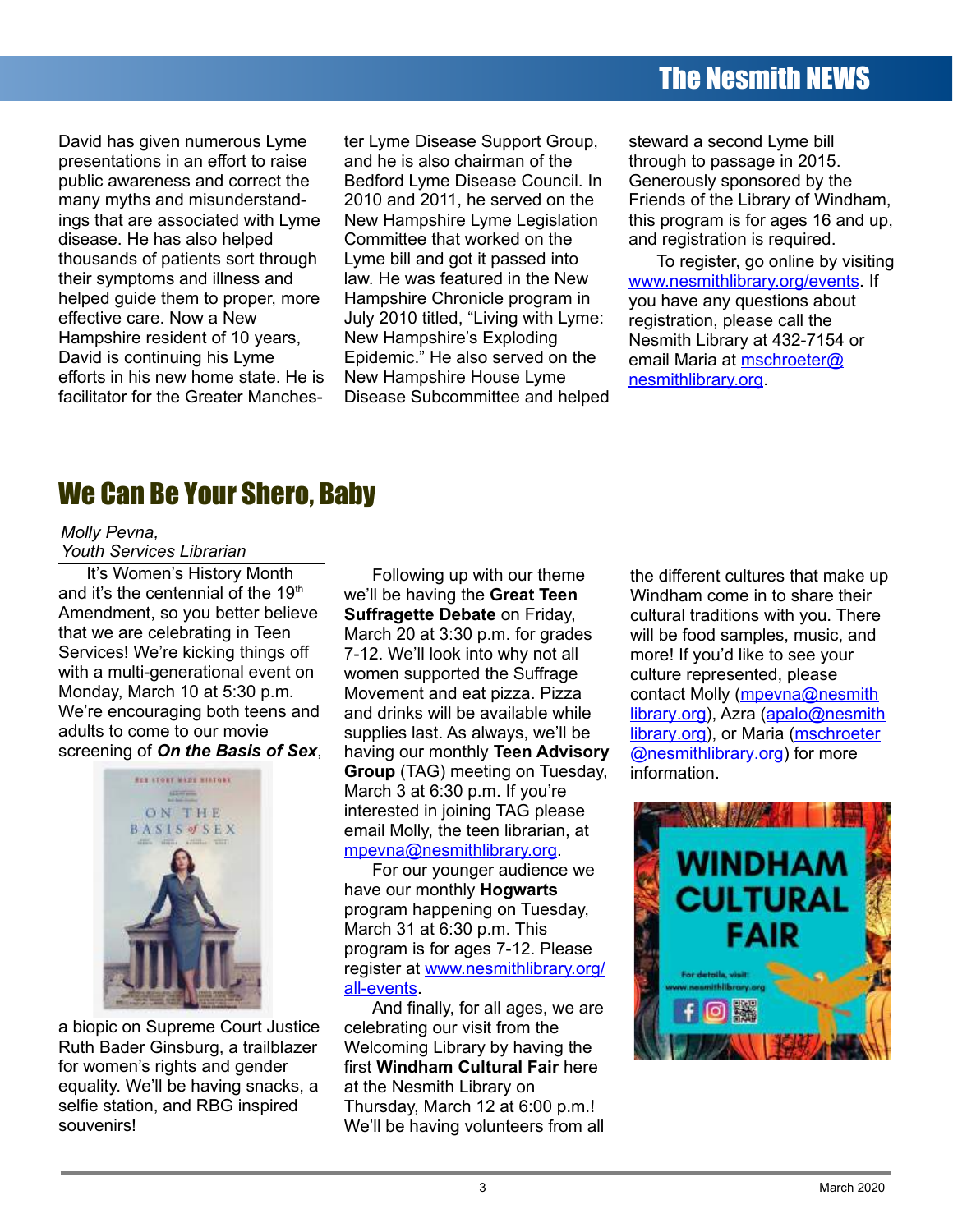## Family Storytime in March

*Azra Palo, Head of Youth Services*

Join Azra on Fridays at 10:30 a.m. for Family Storytime where there will be plenty of singing, dancing, and more! As always there will be a special craft to go along with the theme. This month we will be talking about BUGS! We will learn about why bees buzz, how caterpillars turn into

butterflies, and more. All ages are welcome and there is no registration required. As always we have our regular drop-in storytimes including baby and toddler. We have something for everyone! Questions? Email Azra at [apalo@](mailto:apalo@nesmithlibrary.org) [nesmithlibrary.org](mailto:apalo@nesmithlibrary.org).



# Special Events for Children

*Azra Palo*

**Take a Bite Out of Health Eating!** Thursday, March 5 4:30 p.m.



Eating well doesn't have to be boring for kids! Noreen Gallo, a local nutritionist, will show kids fun ways to incorporate healthy eating in their diets on Thursday, March 5 starting at 4:30 p.m. This program is geared towards older elementary school ages 8-12. Caregivers are asked to stay with the children. There is no registration and the program is free, but space is limited. Questions? Email Azra at [apalo@](mailto:apalo@nesmith) nesmith [library.org](mailto:apalo@nesmithlibrary.org).

#### **LEGO Volcanoes**

Thursday March 19 4:30 p.m.

Come to the Nesmith Library and make LEGO volcanoes with Azra on Thursday, March 19 from 4:30 p.m. We will talk about how experiments work, how volcanoes are formed, and how messes are made! This program is for children ages 6-12. Caregivers are required to stay in the library during the program. This program is free and registration is required. Register online at [www.nesmithlibrary.org](http://www.nesmithlibrary.org/) or call the library at 432-7154 and



speak to Azra, Molly, or Chris in our Youth Services Department for more information. Questions? Email Azra at [apalo@nesmith](mailto:apalo@nesmith) [library.org](mailto:apalo@nesmithlibrary.org).

#### **Crafternoon at the Library** Saturday March 28

1:00 p.m.



Join Azra for a STEAM-terrific Crafternoon featuring spring crafts and games on Saturday, March 28 from 1:00 to 2:00 p.m. at the Nesmith Library. We will be outside if the weather is nice, enjoying spring! All ages with caregiver are welcome. No registration is required, but supplies are limited. Questions? Email Azra at [apalo@](mailto:apalo@nesmith) nesmith [library.org.](mailto:apalo@nesmithlibrary.org)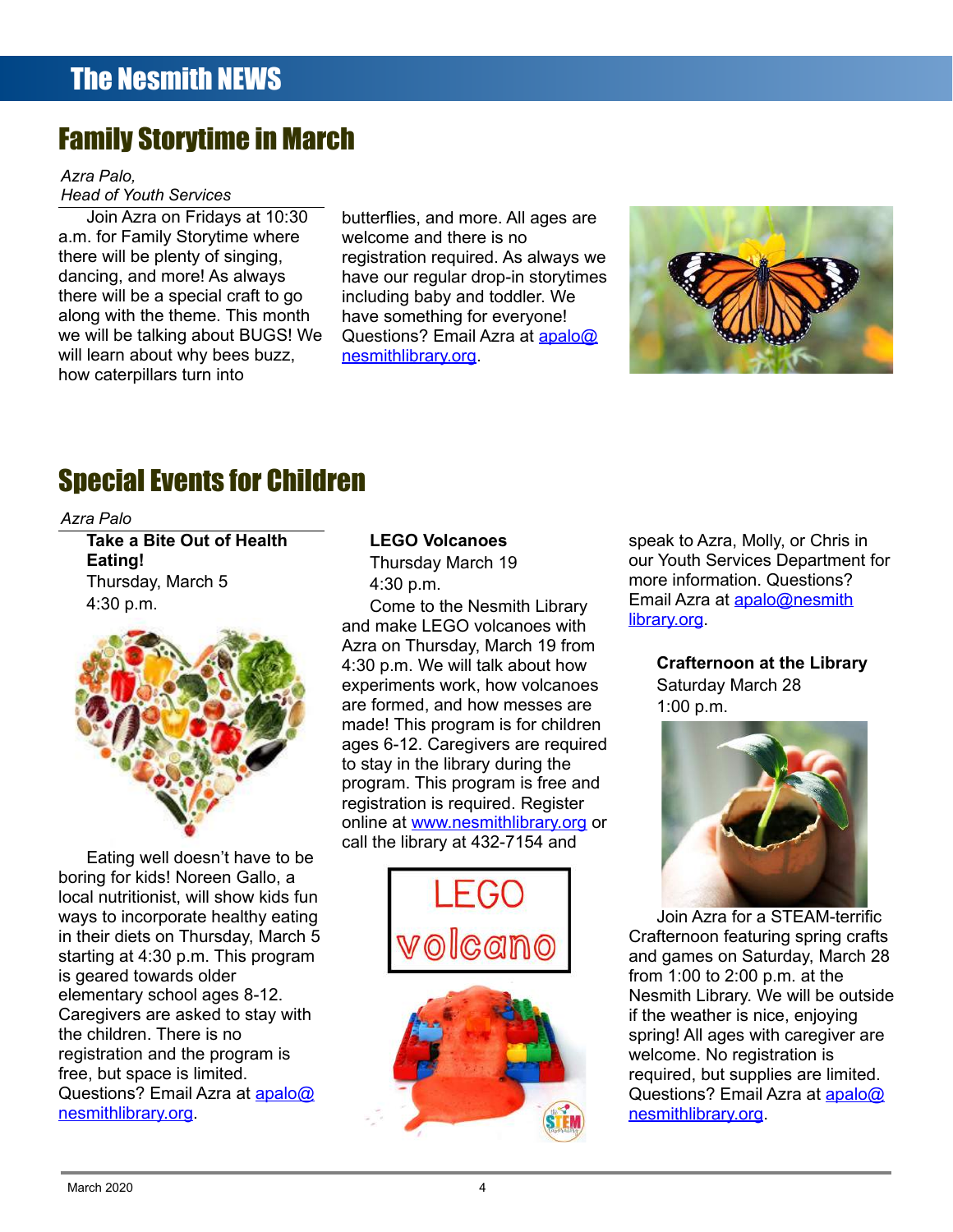# 2020 Census Info Night

*Chelsea Paige, Social Media / Emerging Technology Librarian*

Visit the Nesmith Library for 2020 Census Info Night, Tuesday, March 31, 5:00-7:00 p.m. The Nesmith Library will host a representative from the Census Bureau, who will be available to answer your questions about the 2020 decennial Census, and assist you in responding to the Census using our public computers. Most households in our community will receive a mailed invitation to respond to the Census in mid-March, so this is the perfect time to get your questions answered and take 10- 15 minutes to respond to the

Census online.

Learn why a complete and accurate count of people and households during the 2020 Census benefits our community, our state, and our country. Ask a Census representative any question you can think of about how Census data is gathered, kept private, and analyzed for use by organizations of all sizes through [data.census.gov](https://data.census.gov/cedsci/)!

This event is free and open to the public, with no registration necessary. If you have any questions about this event, please contact [info@nesmith](mailto:info@nesmith)

[library.org](mailto:info@nesmithlibrary.org) or call the Nesmith Library at 432-7154.



## FLOW Scholarships Informational Meeting

#### *Friends of the Library of Windham*

The Friends of the Library of Windham (FLOW) are pleased to announce that they will be awarding four distinct scholarships for a total amount of \$8,000. Two are for high school seniors working toward a four-year degree at a college or university, one is for a high school senior going to a community college or trade school, and the final scholarship is for a non-traditional student returning to school after a gap of five or more years.

The recipients of the FLOW 2020 Annual Scholarships will be awarded funds to use toward tuition, the purchase of books, and any other supplies needed to further their education. This is a one-time award, not an annual recurring one. Scholars may only

receive it once. Attend one of the informational sessions either on Sunday, March 15 at 2:00 p.m. or Wednesday, March 18 at 6:30 p.m. at the Nesmith Library to learn more about each scholarship.

Pick up an application at the Nesmith Library front desk or at the Windham High School guidance office. You can also download an application and view further details from the FLOW website at [flowwindham.org/scholarships.](https://www.flowwindham.org/scholarships)

Applications are due by April 1, 2020. Scholarship winners will be announced at the Windham High School Scholarship Night.

Need more information? Send an email to [scholarships@](mailto:scholarships@flowwindham.org) [flowwindham.org](mailto:scholarships@flowwindham.org).